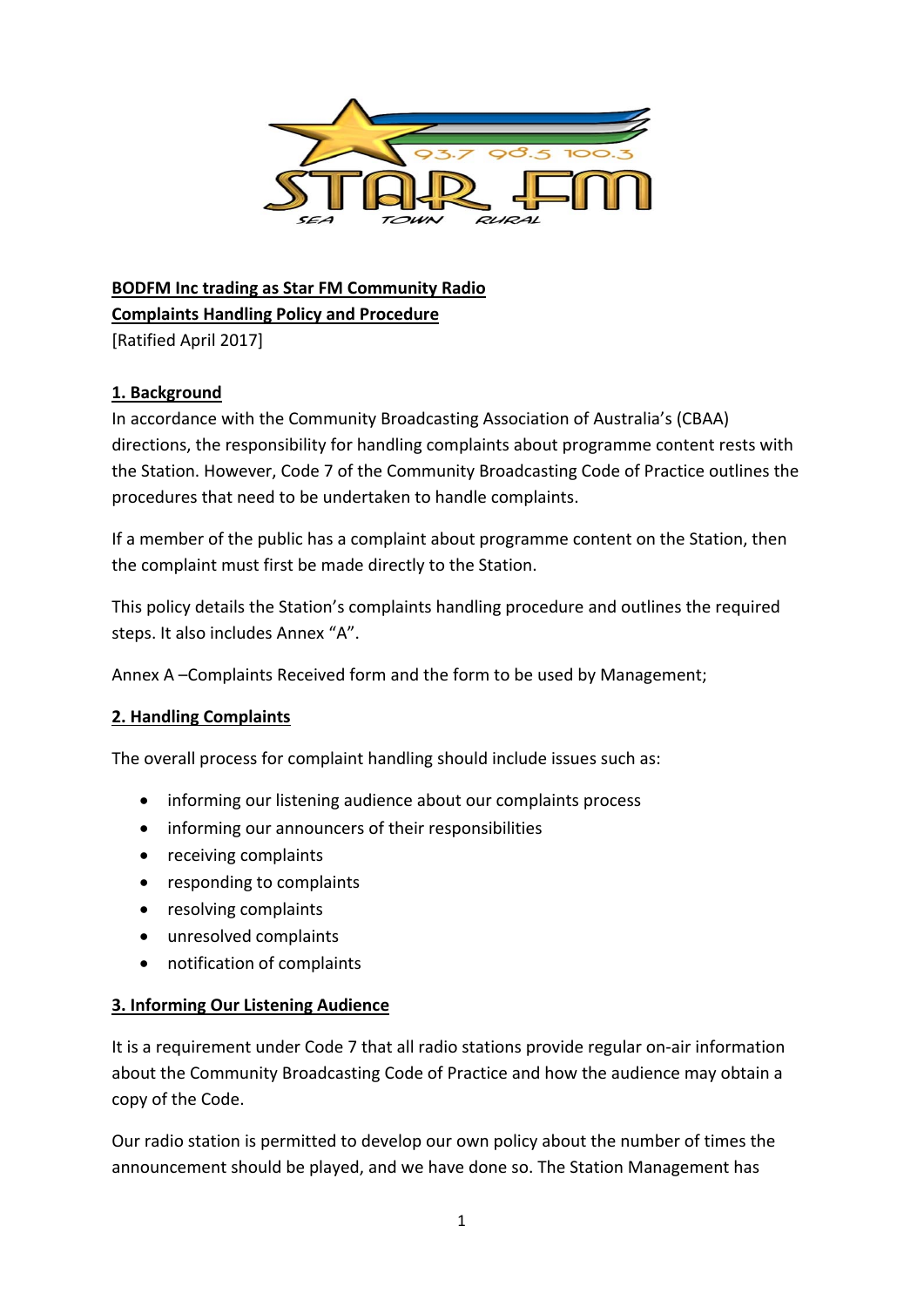agreed that the sweeper (entitled "Code of Practice") must be broadcast at least once every week.

The following provides suggested wording for such an announcement.

"This Station subscribes to the Community Broadcasting Code of Practice. The Code of Practice outlines standards relating to programme content such as news and current affairs, Australian music and sponsorship announcements.

The Code also outlines the principles of diversity, independence and volunteerism as fundamental to community broadcasting.

If you have a complaint regarding something you have heard on this Station, you should put your complaint in writing and send it to the Station. If you would like a copy of the Code of Practice, please call us".

## **4. Informing Broadcasters**

The Station Director and/or Trainer will inform announcers as to what constitutes unacceptable programme content. This must always be communicated during the training courses, backed up with documents about media law and station policy, and mentioned again at occasional announcer meetings.

### **5. Receiving Complaints**

Community feedback is an important way to connect with our listeners. Complaints don't need to be viewed as wholly negative and, in many cases, complaints can be constructive and can function to the Station's advantage.

It is essential to ensure that a complaint is received by a Board member or the Station Director.

It is most important to make sure that the complaint is dealt with properly and in a timely manner.

The person would not bother to make the call unless they felt they had a legitimate concern. Do not be dismissive of their decision to approach the Station. Assure them that their complaint will be taken seriously and will be dealt with professionally by Management.

It is reasonable and appropriate for the Station to request that complaints be made in writing and relate to a specific condition of license or the Code of Practice or to our Station's policies (we may also need to provide a copy of the Code of Practice.)

# **6. Responding to Complaints**

The Station Management must respond to a written complaint within 60 days from the date the complaint is received. If available, the Board might listen to a log of the material in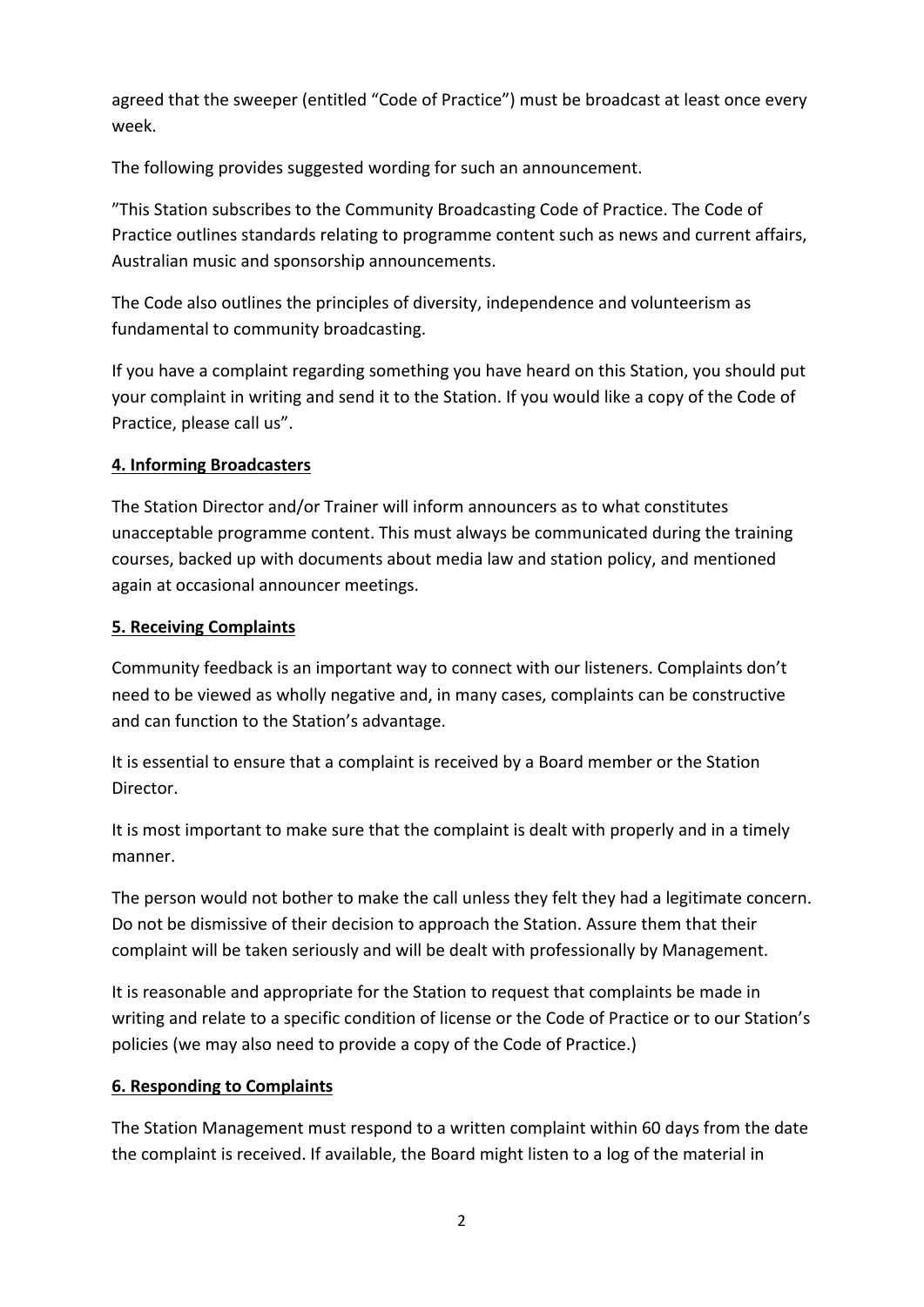question, if it exists. (It is a condition of our licence, under the Broadcasting Services Act, that certain material should be logged.)

After due consideration of the available information, the appropriate person (usually the President) should determine the Station's response. This may involve the disciplining (e.g. suspension) of the announcer, as well as a written apology to the complainant (NB: this should not occur in the event of a potential defamation action), or may be a diplomatic response confirming the Station's commitment to the broadcast of the material in question.

In most cases, proper consideration and an appropriate and timely response by the Station will satisfy the complainant.

The formal letter of response should contain an invitation to the complainant to discuss the matter further if required.

## **7. Resolving Complaints**

If the complainant is dissatisfied with the Station's written response, then a number of actions may be taken, for example;

- further consideration of the complaint and a further response,
- no further response as the initial response was appropriate, or
- the option of attending a meeting on the matter.

If the complainant wishes to participate in a meeting, the announcer concerned and the Station Director and/or President should be invited to attend. The CBAA Handbook includes a chapter on Conflict Resolution for tips on how to conduct such a meeting.

### **8. Unresolved Complaints**

The Station is required by law to inform the person of their right to take their complaint to the Australian Communications Media Authority (ACMA) if the complainant is unhappy with the Station's response, or if a response has not been received within the 60 day period.